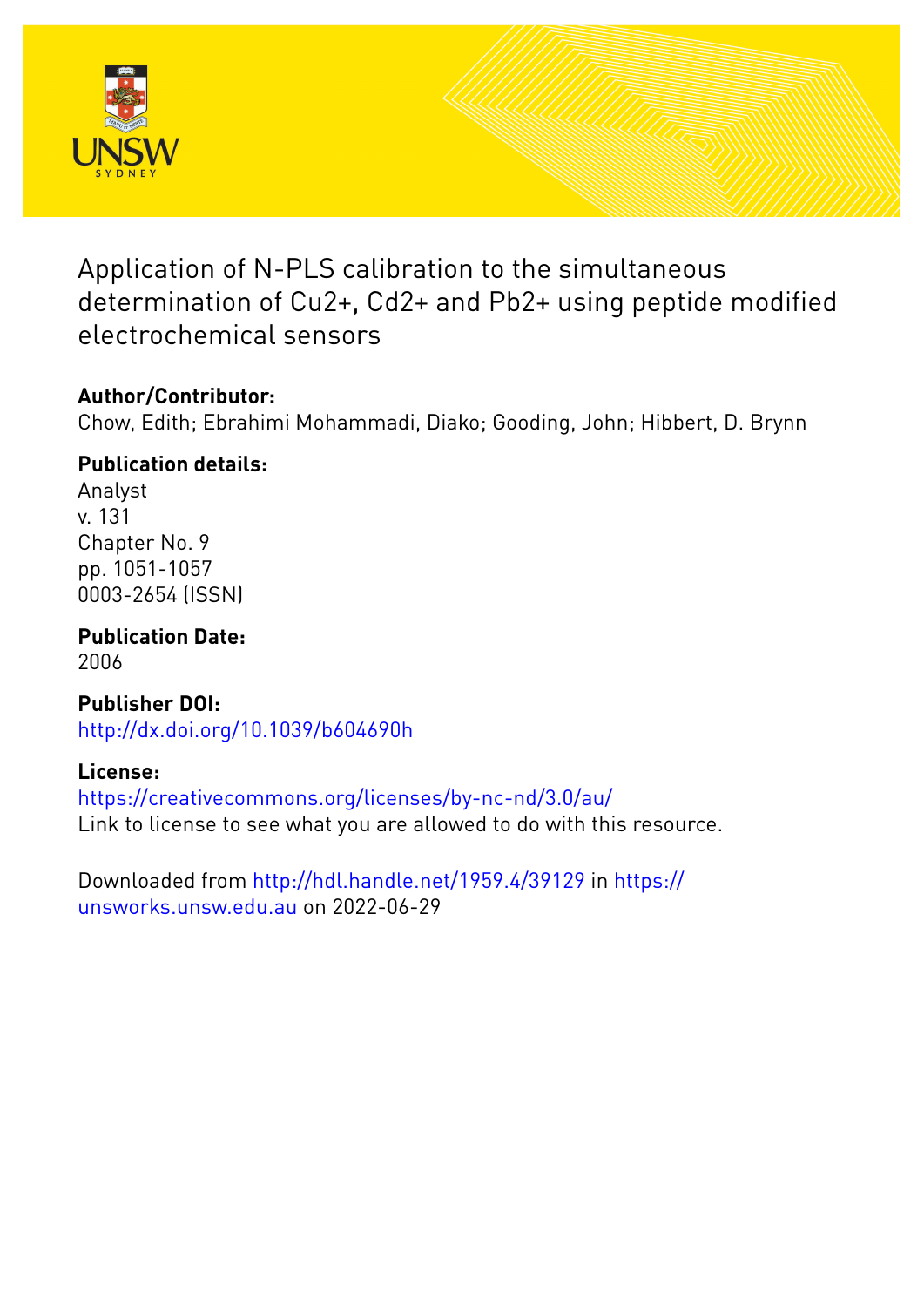# **Application of N-PLS calibration to the simultaneous determination of Cu2+, Cd2+ and Pb2+ using peptide modified electrochemical sensors**

## **Edith Chow, Diako Ebrahimi, J. Justin Gooding\* and D. Brynn Hibbert**<sup>∗</sup> *School of Chemistry, The University of New South Wales, Sydney, NSW 2052, Australia*

The simultaneous determination of  $Cu^{2+}$ ,  $Cd^{2+}$  and  $Pb^{2+}$  is demonstrated at four modified gold electrodes using N-PLS calibration. Three of the electrodes were modified with the peptides Gly-Gly-His, γ-Glu-Cys Gly and human angiotensin I which were covalently attached to thioctic acid self-assembled monolayers and the fourth electrode was modified with thioctic acid only. Voltammetry at the modified electrodes in the presence of the three metal ions revealed one peak due to the reduction of copper and another due to the overlapping peaks of cadmium and lead which made quantification using conventional methods difficult. N-PLS was used to calibrate and predict trace concentrations (100 nM to 10  $\mu$ M) of mixtures of Cu<sup>2+</sup>, Cd<sup>2+</sup> and Pb<sup>2+</sup>.

## **Introduction**

Classical methods such as atomic absorption spectroscopy (AAS) and inductively coupled plasma-mass spectrometry (ICP-MS) are highly accurate and reliable for the analysis of metal ions. However, the high cost of instrumentation and complexity of operation have challenged researchers to develop new techniques to better detect and quantify metals in a variety of matrices. Stripping analysis is one of the most sensitive electroanalytical techniques for monitoring metal ions.<sup>1</sup> Its high sensitivity is attributed to the preconcentration step in which metals are accumulated at the working electrode. Potential scanning in a positive direction (anodic stripping voltammetry) or by applying a positive oxidative current (potentiometric stripping analysis) then allows the metal to be stripped and quantified. Work by Wang's group on screen-printed electrodes for stripping analysis<sup>2</sup> has shown the utility of the method for field applications<sup>3, 4</sup>. The use of square wave anodic stripping voltammetry has been demonstrated by Palchetti *et al.*<sup>5</sup> in which screen-printed graphite electrodes modified with a cellulose-derivative mercury

 $\overline{a}$ 

1

<sup>∗</sup> Corresponding authors.

Tel.: +61-2-93854713; fax: +61-2-93856141 *E-mail address:* [B.Hibbert@unsw.edu.au](mailto:B.Hibbert@unsw.edu.au) (Chemometrics) Tel: +61-2-93855834: fax: +61-2-93856141 *E-mail address:* [Justin.Gooding@unsw.edu.au](mailto:Justin.Gooding@unsw.edu.au) (Electrochemistry)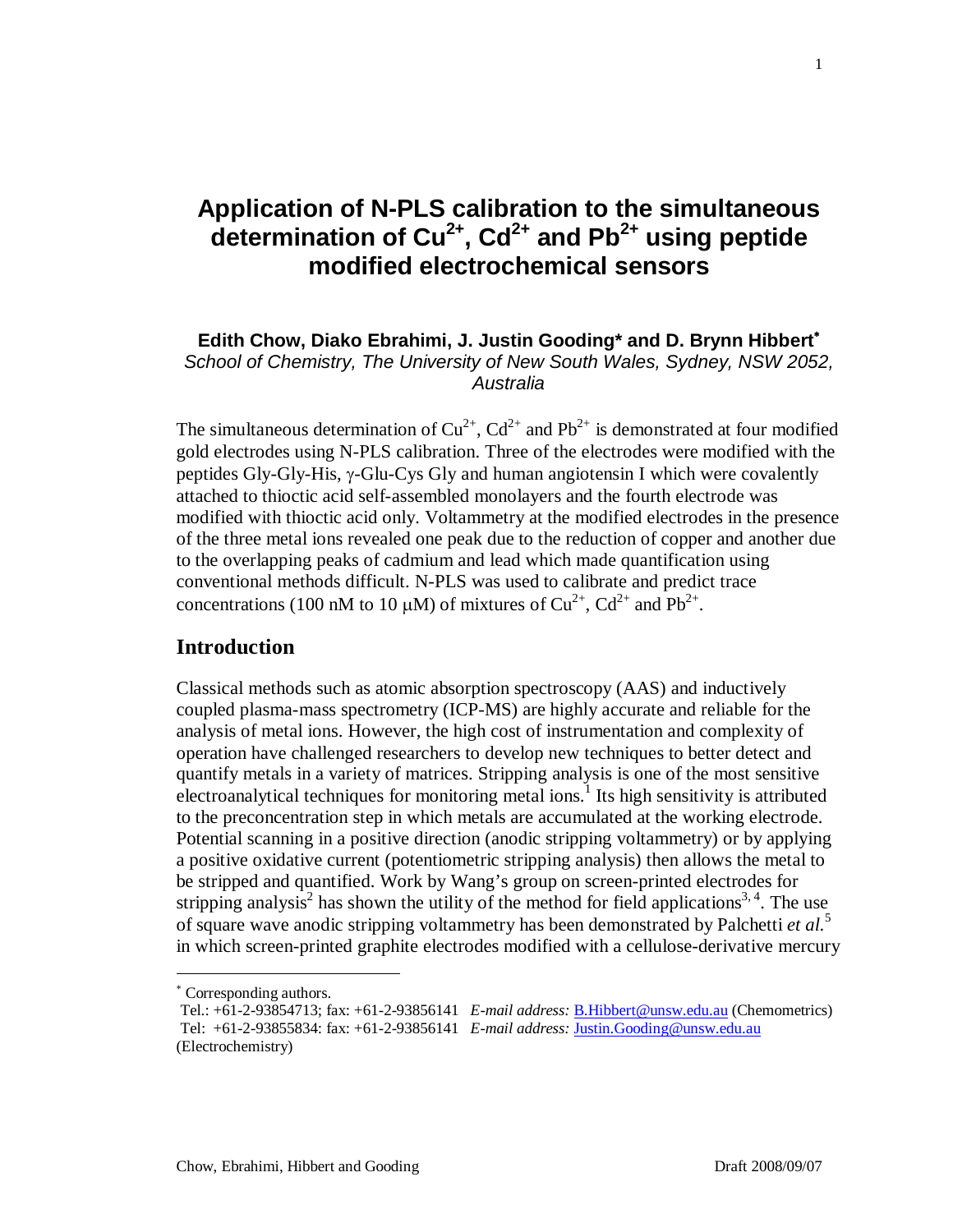coating were used for the determination of lead, cadmium and copper. The stripping method provides useful information on the total metal content with detection limits at the ppb level. Perhaps more useful for biological and environmental measurements are biosensors since the biological recognition component (located in close proximity to a transducer which can be either electrochemical, optical or gravimetric) could provide information on how metal ions interact with organisms and hence bioavailable content. 6 Biosensors can be either highly specific towards a particular analyte<sup>7</sup> or display a broad range of selectivities.<sup>8, 9</sup> For example, Li and  $Lu^7$  have exploited catalytically active DNA as a biosensor for  $Pb^{2+}$  with over 80-fold selectivity over other metal ions. Hybridisation of the fluorophore labelled DNA with the complementary enzyme strand resulted in quenching of the fluorescence. In the presence of  $Pb^{2+}$ , quenching was eliminated and this intensified the fluorescence output. In a less selective approach, Csöregi and co-workers<sup>8, 9</sup> developed a conductivity sensor based upon a change in conformation of a metallothionein protein upon metal ion binding. The protein, GST-SmtA, was over-expressed in *Escherichia coli* and covalently attached to thioctic acid on a gold substrate for the detection of heavy metal ions. Upon recognition of the metal ion, the protein folded to form a more compact structure and the resultant capacitance of the electrode surface increased. GST-SmtA electrodes displayed a broad selectivity for  $Cu^{2+}$ ,  $Cd^{2+}$ , Hg<sup>2+</sup> and  $Zn^{2+}$  with detection limits at the femtomolar range. The drawback with these two extreme types of biosensors is that in the highly specific case, detection is limited to one analyte, whereas in the other case, low selectivity does not allow the determination of complex mixtures. Recently, sensor arrays, where each particular element in the array has some selectivity towards a range of analytes, have been introduced to overcome this problem.<sup>10, 11</sup> The coating on each particular element of the array is chosen to provide different patterns of responses. These patterns can be deconvoluted using a chemometrics approach to obtain information about the individual components.<sup>12</sup>

Multivariate calibration is a useful technique for building a model of the relationship between independent and dependent variables. The calibration is posed in inverse mode with *Y* as the independent variable (e.g. concentration) and *X* as the dependent variable (e.g. voltammetric currents). The developed model is then used on new *X* data to predict unknown *Y* value(s).

Partial least squares (PLS) regression<sup>13-20</sup> is one of the more popular multivariate calibration procedures owing to its good prediction ability and ease of use. It follows from the fact that PLS searches for a compromise between better fitting (less error in *X*) and better prediction (less error in *Y*). In other words, the PLS model fitness is somewhat sacrificed in favour of its prediction ability. The PLS model can be viewed as consisting of "outer relations" of individual *X* and *Y* blocks and an "inner relation" linking both *X* and  $Y$ <sup>13, 21</sup>. This can be represented graphically as shown in Fig. 1. The goal is to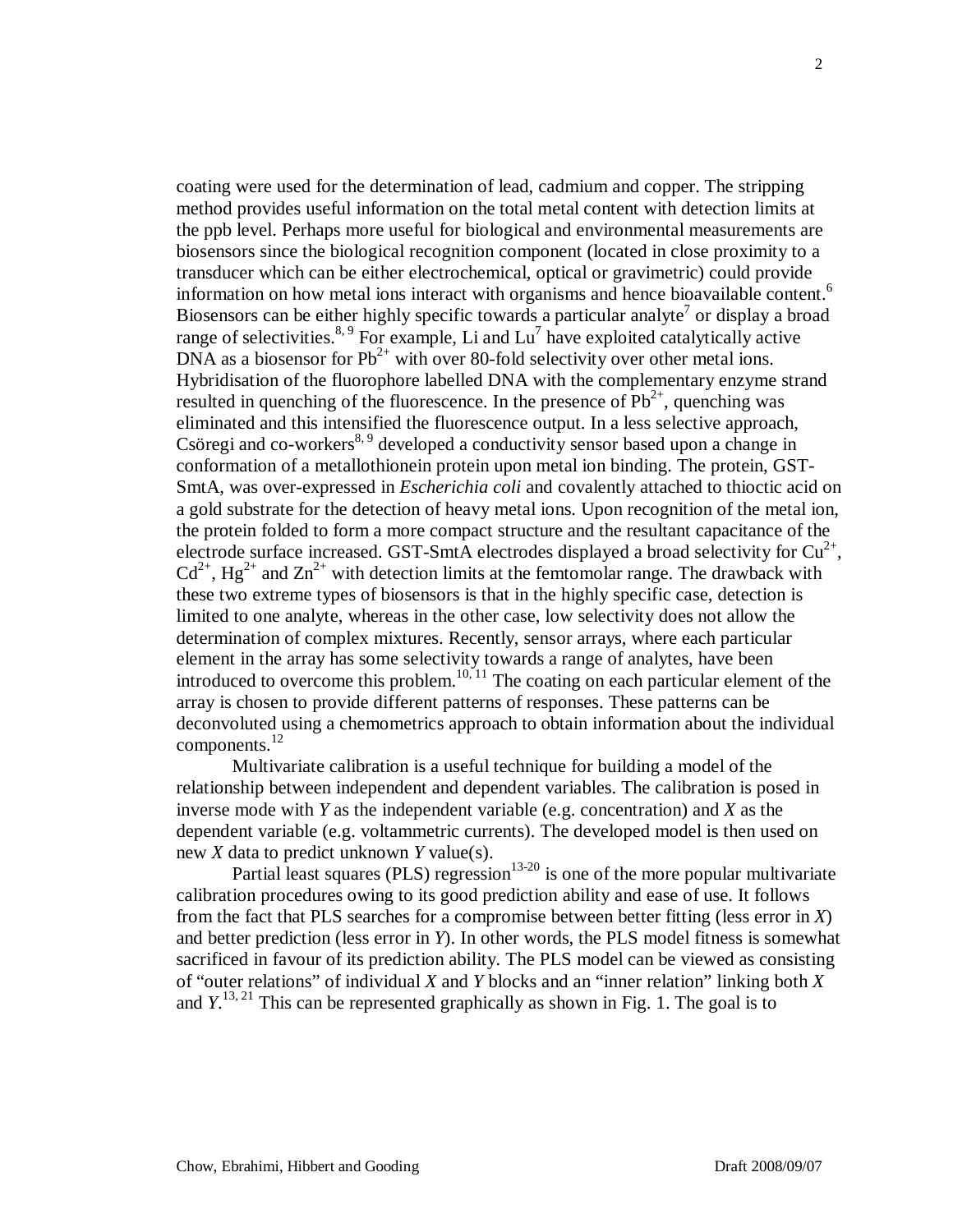

minimise the error matrix *F* while maintaining the correlation between *X* and *Y* through the inner relation  $U = BT$ .

**Figure 1 PLS model consisting of "outer relations" (***X* **and** *Y* **blocks) and an "inner relation" linking both blocks.**

The matrix *X* is decomposed into a scores matrix, *T*, loadings matrix, *P'*, and an error matrix, *E*. The matrix, *Y*, is decomposed into a scores matrix, *U*, loadings matrix, *Q'*, and an error matrix, *F*. <sup>13</sup> The extracted factors, *T*, are used to predict the *Y* scores, *U*, and these predictions are then used to construct predictions for the responses.

N-PLS regression is the extension of ordinary PLS (i.e. two way PLS) to three or more  $(N)$  kinds of variables or objects.<sup>22</sup> Two way data (e.g. voltammetric currents) can typically be represented in a data matrix with columns as variables (e.g. potential) and rows as objects (e.g. samples). By introduction of an extra mode (in the present example, different electrodes) we now have three-way data, which can be represented as a three way array (i.e. a box).

The theory and mathematical details of different algorithms for fitting and calibrating multi-way data sets has been given elsewhere<sup>19</sup> and reiterating the literature is not aimed in this manuscript; however the algorithm chosen here is known as N-PLS which has been developed by  $Bro.<sup>19</sup>$  It is a sequential method that decomposes the data array *X* similar to Parallel Factor Analysis  $(PARAFAC)^{23}$  and then predicts *Y*. The reason to utilise a multi-linear (three-way in this case) calibration method in this study was the multi-way (three-way in this case: electrode  $\times$  potential  $\times$  solution) structure of voltammetric current data and the need to predict the concentration of three metal species.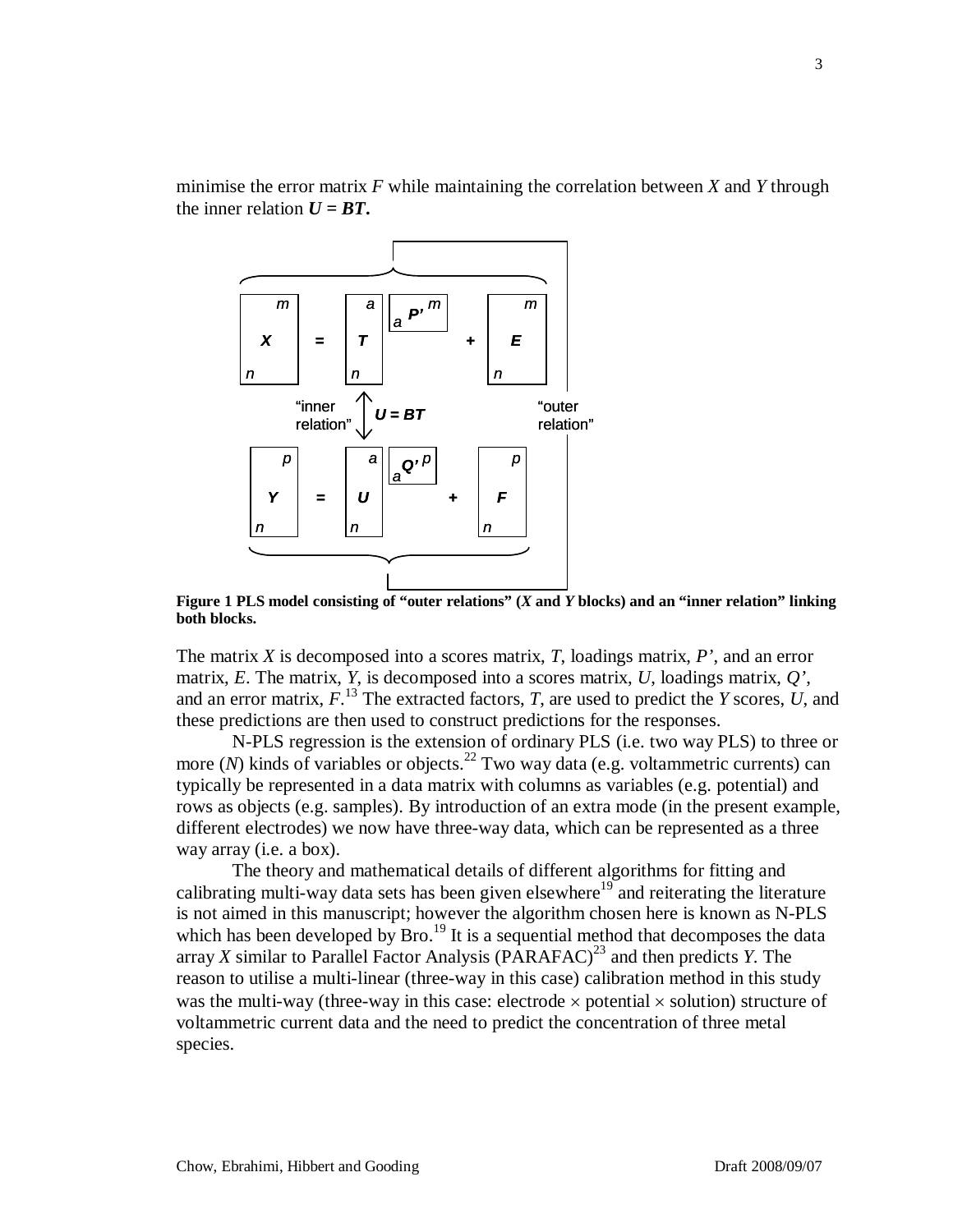In our work, we elect to use peptides as biorecognition molecules. Peptides are most compatible with the construction of arrays since the affinity for a particular metal ion can be easily tuned by changing the peptide sequence.<sup>24, 25</sup> With twenty naturally occurring amino acids, there are many possible peptide sequences to form complexes with metals. Our research group has previously developed a simple, generic strategy towards the fabrication of peptide modified electrochemical sensors.<sup>26, 27</sup> This approach involves the attachment of the amine end of a peptide to a carboxyl terminated selfassembled monolayer (SAM) on a gold electrode. The advantage of using electrochemistry is that the different redox potentials of metals can be exploited for enhanced selectivity. In earlier work, the copper binding tripeptide, Gly-Gly-His, was attached to a SAM of 3-mercaptopropionic acid (MPA) with low detection limits for  $Cu^{2+}$ .<sup>27-29</sup>  $Cu^{2+}$  was bound to Gly-Gly-His upon accumulation in copper solution at open circuit potential for 10 minutes and was quantified by reduction of complexed  $Cu^{2+}$  to form underpotential deposited (UPD) copper by Osteryoung square wave voltammetry  $(OSWV).<sup>29</sup>$  The success of this strategy has also led to the development of sensors for  $Cd^{2+}$  using γ-Glu-Cys-Gly (glutathione)<sup>30</sup> and His-Ser-Gln-Lys-Val-Phe<sup>31</sup> coupled to MPA SAMs on gold based on the UPD/stripping principle. For  $Pb^{2+}$  detection, a thioctic acid (TA) SAM was used to link human angiotensin I (Asp-Arg-Val-Tyr-Ile-His-Pro-Phe-His-Leu). Thioctic acid was necessary for stable  $Pb^{2+}/Pb^0$  electrochemistry although the sensitivity was lower than that at an MPA-angiotensin I modified electrode.<sup>32</sup> Although the nature of the peptide can result in high selectivity towards a given ion (e.g. Gly-Gly-His and  $Cu^{2+}$ ), a peptide can often bind one or two other ions to a measurable extent. As a result, multiple peaks in the voltammogram were observed in the presence of electroactive interfering ions and it was difficult to quantify the amount of the analyte accurately unless there was prior knowledge of the amount of interferent present.

In this paper, we describe a peptide based electrochemical sensor array for the simultaneous determination of  $Cu^{2+}$ ,  $Cd^{2+}$  and  $Pb^{2+}$ . The sensor array consists of the peptides identified in the earlier work for  $Cu^{2+}$ ,  $Cd^{2+}$  and  $Pb^{2+}$  involving Gly-Gly-His, glutathione and angiotensin I, respectively. The design uses thioctic acid SAMs to link each peptide to the gold surface. Additionally, a fourth element in the array, modified with thioctic acid only was used. For calibration, the concentrations of  $Cu^{2+}$ ,  $Cd^{2+}$  and  $Pb^{2+}$  were chosen to encompass the dynamic range of the sensors using an experimental design. The resulting voltammograms were calibrated using N-PLS and the ability to predict test samples was investigated.

### **Experimental section**

#### **Materials**

Gly-Gly-His, glutathione (reduced form, >98% purity), human angiotensin I, *D*,*L*-6,8 thioctic acid (TA) and *N*-hydroxysuccinimide (NHS) were purchased from Sigma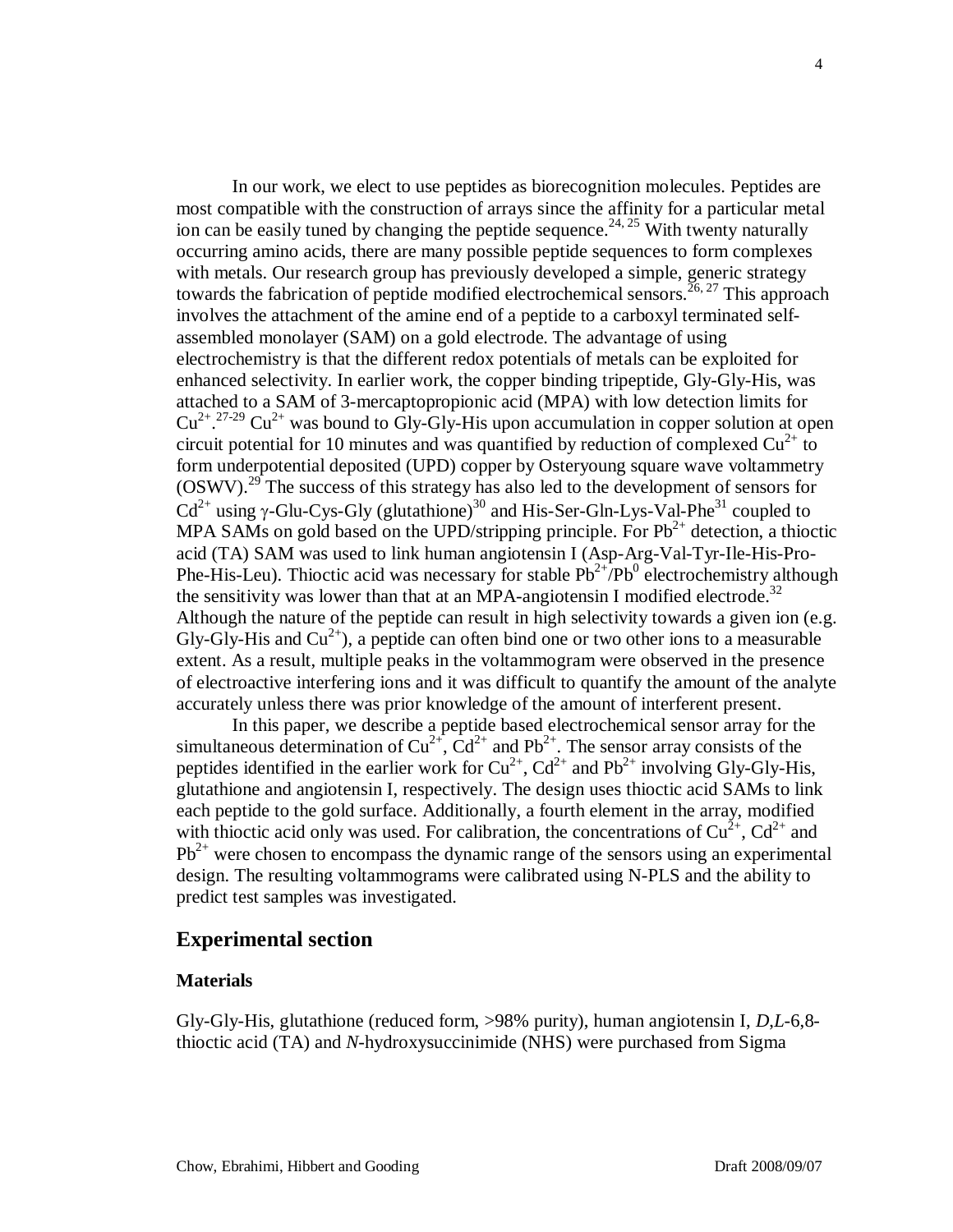(Sydney, Australia). 1-ethyl-3-(3-dimethylaminopropyl) carbodiimide hydrochloride (EDC), 2-(N-morpholino)-ethanesulfonic acid (MES), and perchloric acid were from Aldrich (Sydney, Australia). Sodium hydroxide, sodium chloride, sulfuric acid, nitric acid, ammonium acetate, ethanol, copper(II) sulfate and lead(II) nitrate were obtained from Ajax (Sydney, Australia). Cadmium(II) nitrate was purchased from Fluka (Sydney, Australia).

All solutions were prepared with Milli-Q water  $(18 \text{ M}\Omega \text{ cm}, \text{Millipore}, \text{Sydney})$ . Buffer solutions used in this work were 50 mM ammonium acetate (pH 7.0) and 0.1 M MES (pH 6.8). The pH was adjusted with either NaOH or  $HNO<sub>3</sub>$  solutions. Stock metal solutions (0.1 M) were prepared in Milli-Q water and dilute metal solutions by serial dilution in ammonium acetate. All glassware was rinsed with  $6 \text{ M HNO}_3$  followed by Milli-Q water before use to avoid metal contamination.

#### **Preparation of modified electrodes**

Gold electrodes were prepared by sealing polycrystalline gold wire (>99.99% gold, Aldrich) in 4 mm diameter glass tubes with EPON Resin 825 and EPI-CURE curing agent  $3271$  from Shell (Sydney, Australia).<sup>33</sup> The cut end of the wire was polished with 1.0 µm alumina, followed by 0.3 and 0.05 µm alumina slurry on microcloth pads (Buehler, Lake Bluff, IL). After removal of trace alumina from the surface, by rinsing with Milli-Q water and brief cleaning in an ultrasonic bath, the electrodes were further cleaned by cycling between -0.3 V and  $+1.5$  V in 50 mM  $H_2SO_4$  at a scan rate of 0.15 V s<sup>-1</sup> until a reproducible scan was obtained. The electrochemical area of the electrode was determined from the reduction of gold oxide by the method of Hoogvliet *et al.* using a conversion factor of 482  $\mu$ C cm<sup>-2</sup>.<sup>34</sup>

Gold electrodes were modified with TA-Gly-Gly-His, TA-glutathione, TAangiotensin I and TA (Fig. 2). Modification of the electrode with TA was performed by incubating a gold electrode overnight in 10 mM TA in 75% ethanol, 25% water. This was followed by rinsing with absolute ethanol.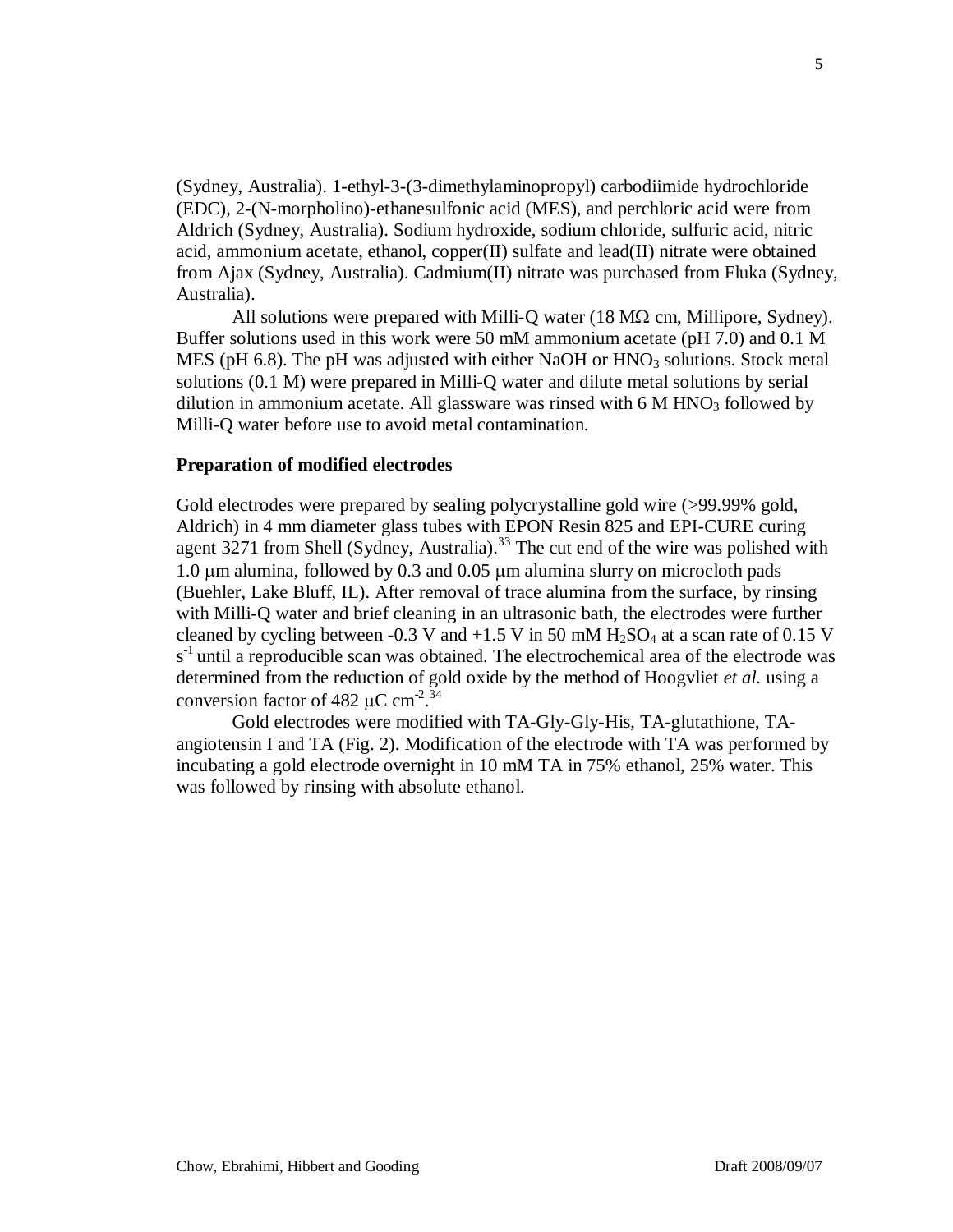

#### **Scheme 1**

**Steps in the fabrication of peptide modified sensors. A clean gold electrode is modified with a selfassembled monolayer of TA followed by activation of the carboxyl groups with EDC and NHS. Coupling of the** *N***-terminus of the peptide results in the formation of the TA-peptide modified sensor.**

Modification of the electrodes with peptides was performed as shown in Scheme 1. A TA SAM was formed on a gold electrode, followed by rinsing with ethanol and activating the carboxyl terminus by immersing in a stirred solution of 20 mM EDC and 4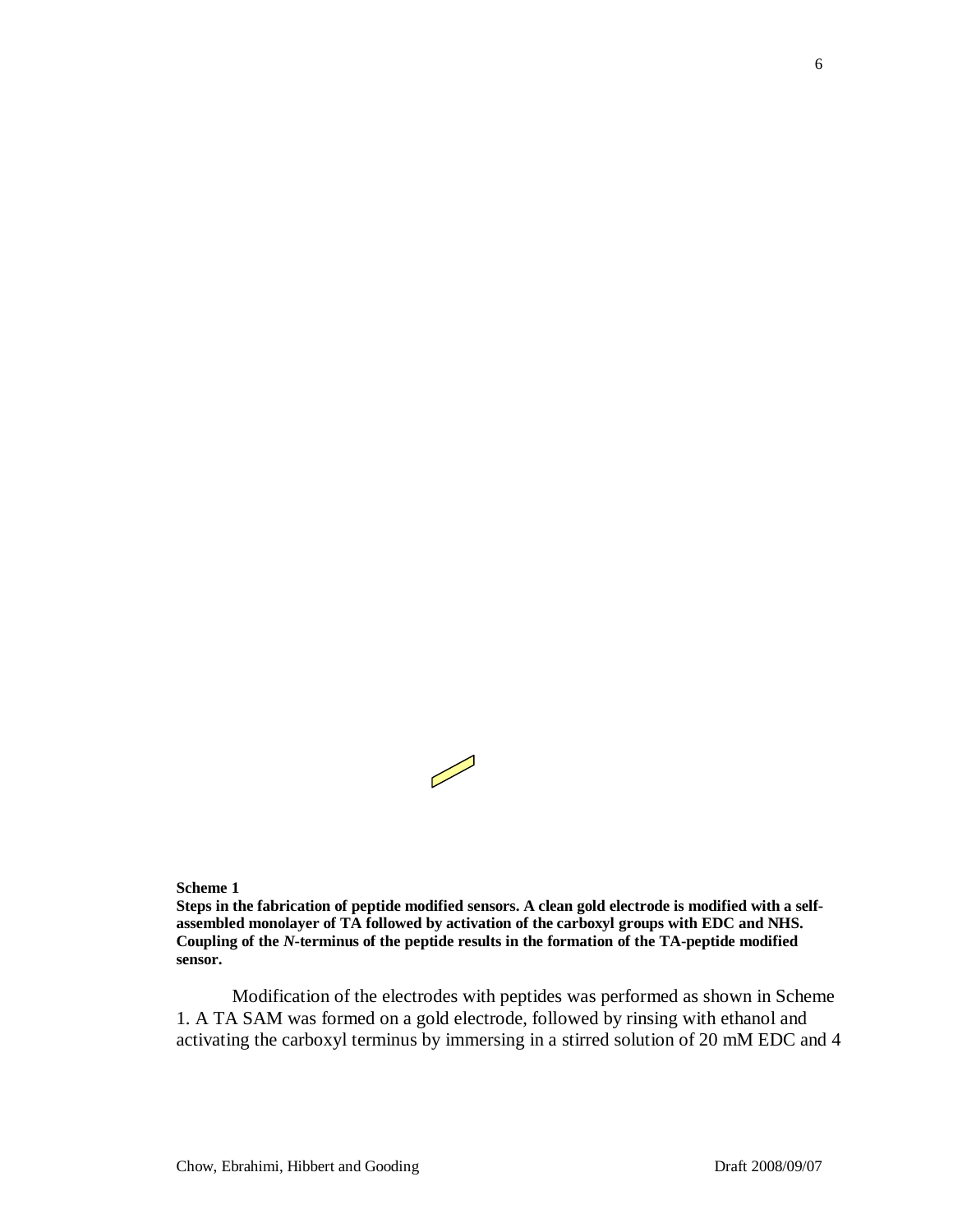mM NHS in 100 mM MES (pH 6.8) for 1 hour. After thorough rinsing with 25 mM MES buffer, the modified electrode was reacted overnight with the peptide in MES buffer to form the TA-peptide modified electrode. For modification with the peptides Gly-Gly-His and glutathione a concentration of 25 mg  $mL^{-1}$  was used, whereas for modification with angiotensin I a concentration of  $10 \text{ mg } \text{mL}^{-1}$  was used.

**Figure 2: Gold electrodes modified with TA-Gly-Gly-His, TA-glutathione, TA-angiotensin I and TA.**

#### **Measurement procedure**

All measurements were made in a water-jacketed cell at 25°C after equilibration for at least one hour. Copper(II), cadmium(II) and lead(II) ions were accumulated at the TA-Gly-Gly-His, TA-glutathione, TA-angiotensin I and TA modified electrodes at open circuit potential by immersing all four electrodes into 10 mL of a stirred aqueous solution of a mixture of the metal ions in 50 mM ammonium acetate (pH 7.0) for 10 min. The electrodes were then removed, rinsed with metal-free ammonium acetate and transferred to a cell with electrolyte of 50 mM ammonium acetate (pH 7.0) and 50 mM NaCl for electrochemical measurements by OSWV. After the measurement, bound metal ions were eliminated from the electrodes at  $+0.5$  V for 30 s in 0.1 M HClO<sub>4</sub>.

#### **Electrochemical measurements**

All electrochemical measurements were performed with an Autolab PGSTAT 12 potentiostat (Eco Chemie, Netherlands). Multiplexing of the working electrodes was accomplished using a 16 channel switch system of which 4 were used. The four working electrodes were plugged into the inputs of the multiplexer and the output of the multiplexer was connected to the working electrode lead of the Autolab. The instrument was controlled and automated with a program written in GPES software. OSWV and time base experiments were carried out at the working electrodes with a platinum flag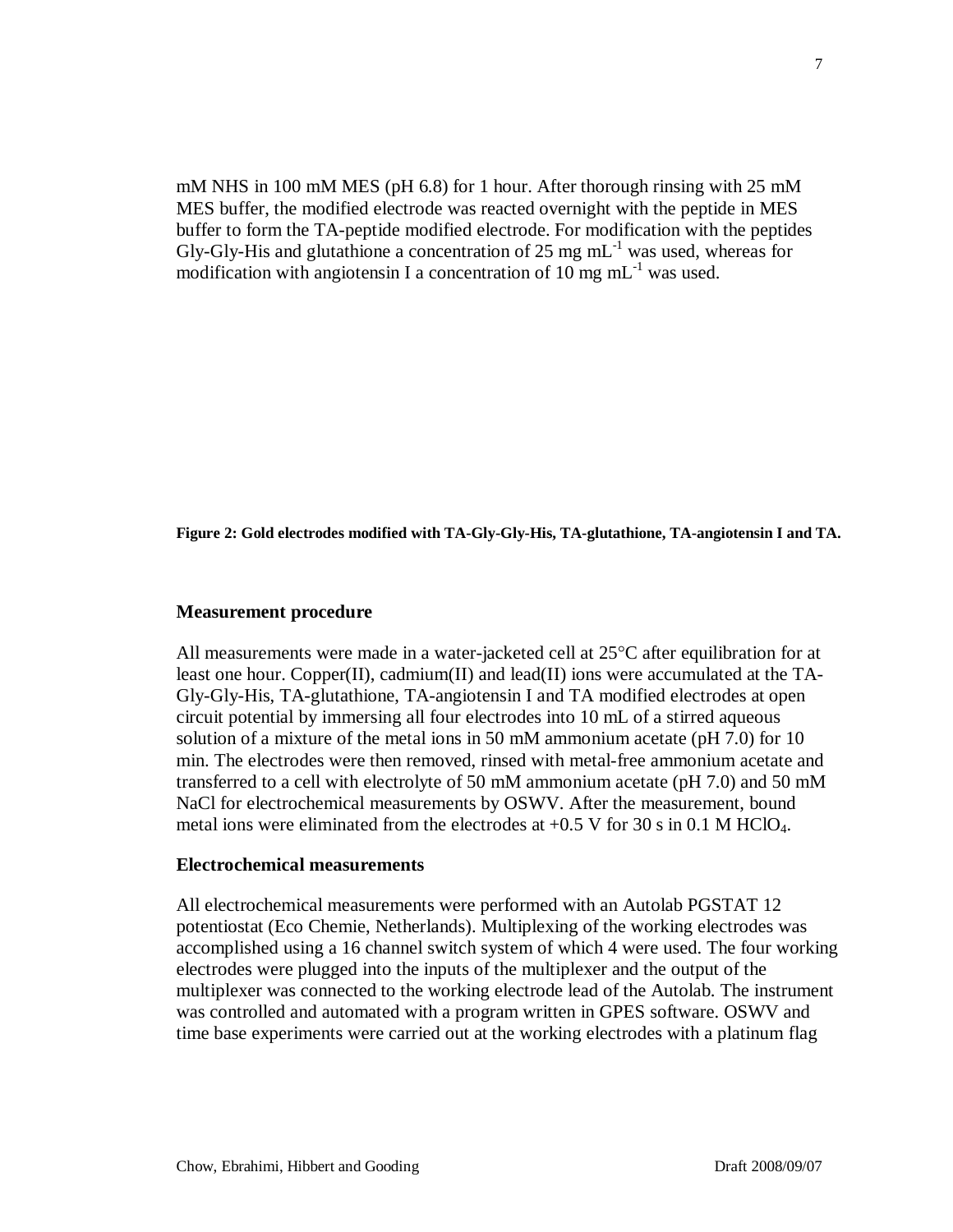auxiliary electrode and a Ag  $|$  AgCl  $|$  3.0 M NaCl reference electrode. OSW voltammograms for the reduction process were acquired at each working electrode sequentially (TA-Gly-Gly-His, followed by TA-glutathione, TA-angiotensin I and TA) between  $+0.40$  and  $-0.45$  V at a pulse amplitude of 0.025 V, a step of 0.004 V and frequency of 25 Hz. The duty cycle of the multiplexer was 42 s (2 s quiet time then 8.5 s for each OSWV).

#### **Calibration and test sets**

A 16 sample set was constructed for calibration with N-PLS modelling. The analyte concentrations of  $Cu^{2+}$ ,  $Cd^{2+}$  and  $Pb^{2+}$  corresponded to a central composite design: a full factorial design at two levels ( $2^3 = 8$  samples), a star design ( $2 \times 3 = 6$  samples) and a centre point (2 replicates). Each sample contained one of five different concentration levels (relative concentrations =  $-1.68$ ,  $-1$ , 0,  $+1$  and  $+1.68$ ) of each metal ion as shown in Table 1. The order of experiments was randomised to confound uncontrolled factors. The concentration of the analytes were in the range of 10 nM to 1  $\mu$ M for Cu<sup>2+</sup>, 0.5  $\mu$ M to 10  $\mu$ M for Cd<sup>2+</sup> and 50 nM to 1  $\mu$ M for Pb<sup>2+</sup> and were chosen to cover the dynamic range of the sensors.

Three test samples were prepared at analyte concentrations different from those chosen for calibration but within the design parameters (see Table 2).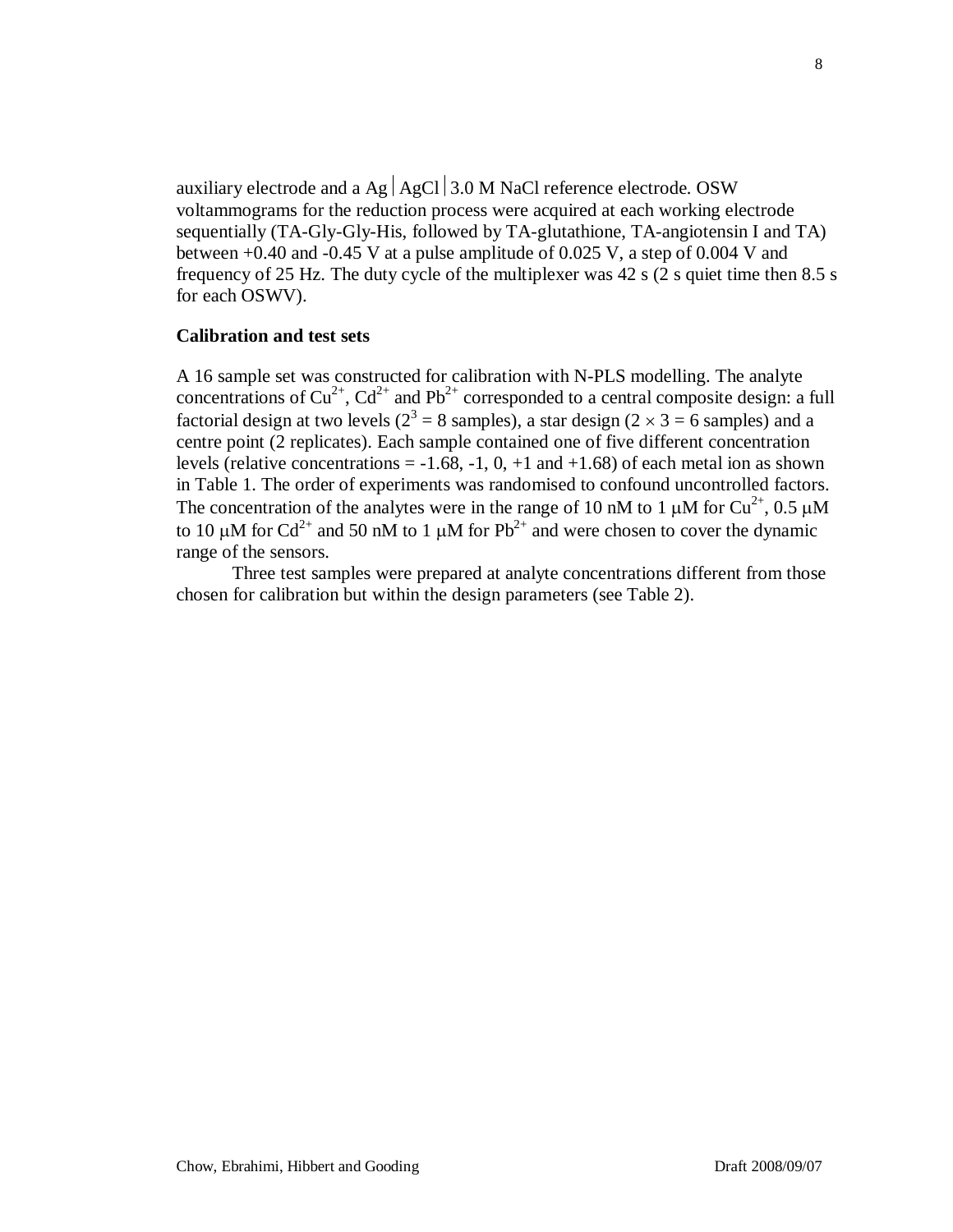| Calibration solution | Level of $\overline{\mathrm{Cu}^{2+}}$ | Level of $Cd^{2+}$            | Level of $\overline{Pb^{2+}}$ |
|----------------------|----------------------------------------|-------------------------------|-------------------------------|
|                      | $(c / \mu \text{mol } L^{-1})$         | $(c / \mu \text{mol} L^{-1})$ | $(c / \mu \text{mol} L^{-1})$ |
| $\mathbf{1}$         | $-1(0.21)$                             | $-1(2.4)$                     | $-1(0.24)$                    |
| $\overline{2}$       | $-1(0.21)$                             | $-1(2.4)$                     | $+1(0.81)$                    |
| 3                    | $-1(0.21)$                             | $+1(8.1)$                     | $-1(0.24)$                    |
| $\overline{4}$       | $-1(0.21)$                             | $+1(8.1)$                     | $+1(0.81)$                    |
| 5                    | $+1(0.80)$                             | $-1(2.4)$                     | $-1(0.24)$                    |
| 6                    | $+1(0.80)$                             | $-1(2.4)$                     | $+1(0.81)$                    |
| 7                    | $+1(0.80)$                             | $+1(8.1)$                     | $-1(0.24)$                    |
| 8                    | $+1(0.80)$                             | $+1(8.1)$                     | $+1(0.81)$                    |
| 9                    | $-1.68(0.01)$                          | 0(5.3)                        | 0(0.53)                       |
| 10                   | $+1.68(1.0)$                           | 0(5.3)                        | 0(0.53)                       |
| 11                   | 0(0.51)                                | $-1.68(0.5)$                  | 0(0.53)                       |
| 12                   | 0(0.51)                                | $+1.68(10.0)$                 | 0(0.53)                       |
| 13                   | 0(0.51)                                | 0(5.3)                        | $-1.68(0.05)$                 |
| 14                   | 0(0.51)                                | 0(5.3)                        | $+1.68(1.0)$                  |
| 15                   | 0(0.51)                                | 0(5.3)                        | 0(0.53)                       |
| 16                   | 0(0.51)                                | 0(5.3)                        | 0(0.53)                       |

**Table 1** Coded levels and corresponding concentrations of  $Cu^{2+}$ ,  $Cd^{2+}$  and  $Pb^{2+}$  used in a central **composite design.**

### **N-PLS modelling**

All calculations were performed using MATLAB 7.0 (The MathWorks Inc.) for Windows and the N-way Toolbox for Matlab version 2.11 (obtained from R. Bro at http://www.models.kvl.dk/source/.<sup>35</sup>). The software was validated using data sets available from http://www.models.kvl.dk/source/nwaytoolbox/download.asp. The files "claus.mat", containing fluorescence excitation emission data from five samples of tryptophan, phenylalanine, and tyrosine; "brod.mat", containing the assessments of eight judges over ten breads with respect to eleven attributes; and "sugar.mat", with the fluorescence spectra of water-dissolved sugar, were run with the suite of programs used here and results verified against the published data.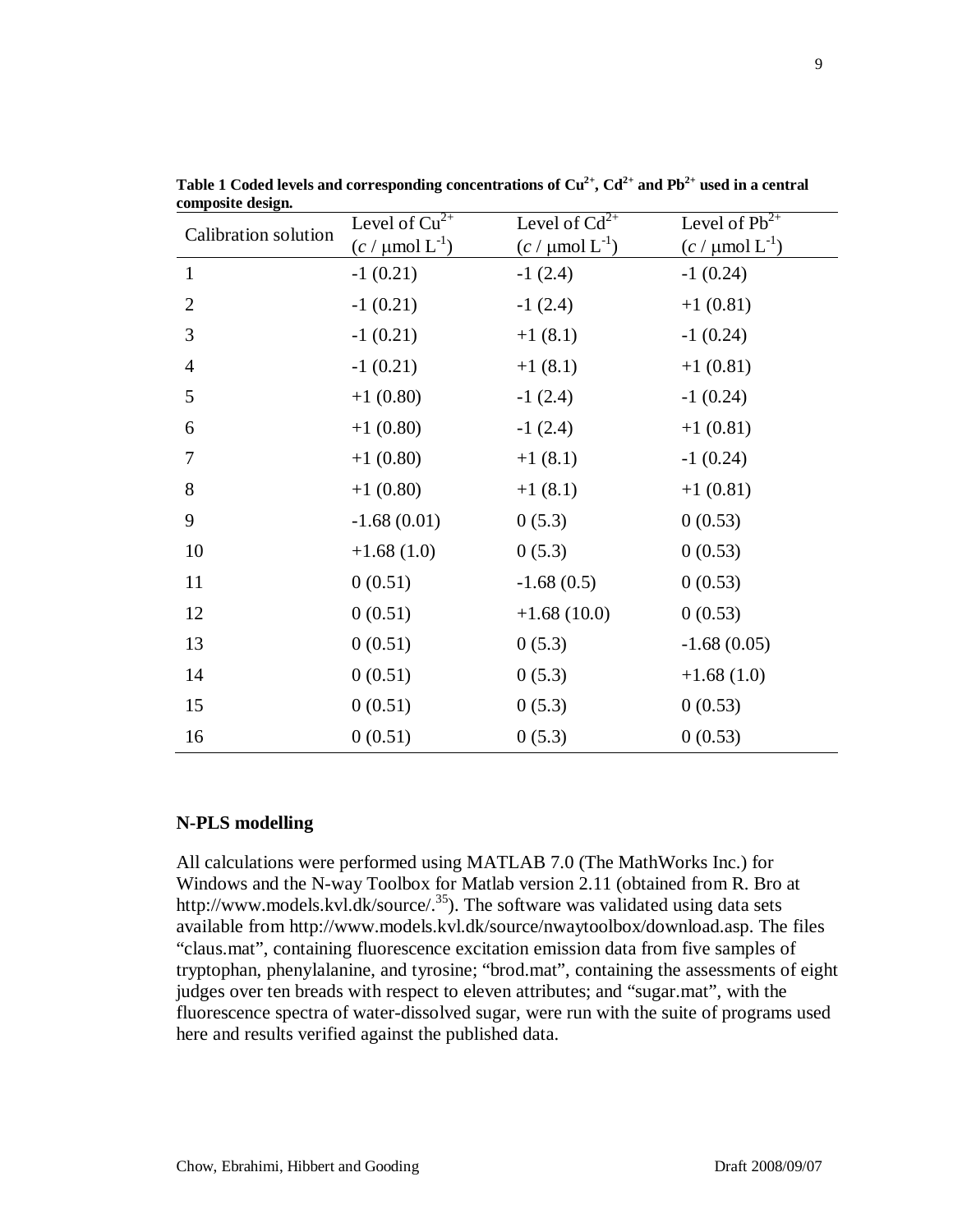## **Results and discussion**

#### **Osteryoung square wave voltammograms**

The voltammograms prior to metal ion accumulation are typically featureless in the potential range between 0.40 and -0.45 V. Occasionally, small peaks due to metal ion contamination do arise in the voltammogram during to the modification process or due to trace contamination in solutions. In this case, the currents of the blank voltammogram were subtracted from the voltammogram after accumulation. As a data preprocessing step, the difference voltammogram was also baseline subtracted prior to modelling. Illustrated in Fig. 3 are the baseline-subtracted voltammograms after accumulation of metal ions for 10 minutes at the four modified electrodes in calibration sample number 16 (the centre point of the central composite design which contains 0.51  $\mu$ M Cu<sup>2+</sup>, 5.3  $\mu$ M Cd<sup>2+</sup> and 0.53  $\mu$ M Pb<sup>2+</sup>). The OSW voltammograms obtained upon metal ion accumulation for all four modified electrodes displayed two peaks in the voltammogram. The more positive peak arising at  $\sim 0.1$  V is due to the reduction of Cu<sup>2+</sup> to Cu<sup>0</sup>. The more negative peak (in the region between -0.28 to -0.32 V) is due to both the reduction of Cd<sup>2+</sup> to Cd<sup>0</sup> and Pb<sup>2+</sup> to Pb<sup>0</sup> occurring at similar potentials. The reduction of Cu<sup>2+</sup>,  $Cd<sup>2+</sup>$  and Pb<sup>2+</sup> results in the underpotential deposition of each metal onto the gold electrode surface.<sup>29, 30, 32</sup> All four modified electrodes displayed different levels of metal uptake upon accumulation in  $Cu^{2+}$ ,  $Cd^{2+}$  and  $Pb^{2+}$ . As expected, the greatest peak current density for copper  $(5.0 \mu A \text{ cm}^{-2})$  was obtained using the TA-Gly-Gly-His modified electrode (Fig. 3). This peptide is known to form a highly stable 4 N square planar complex.<sup>36, 37</sup> The TA-Gly-Gly-His modified electrode was also able to bind  $Cd^{2+}$  and  $Pb^{2+}$  as illustrated by a smaller peak in the voltammogram at -0.315 V. For an electrode modified with TA only, smaller peak currents were obtained for  $Cu^{2+}$ ,  $Cd^{2+}$  and  $Pb^{2+}$ compared to all other electrode types owing to the weaker binding capacity of the single carboxyl group.

These results using the four modified electrodes demonstrate the ability of peptides to bind metal ions with higher affinity than simple, unidentate ligands. The tuning of these amino acid sequences have led to sensors which display a broad range of selectivities for a range of metal ions. The resulting sets of voltammograms can then be used to calibrate  $Cu^{2+}$ ,  $Cd^{2+}$  and  $Pb^{2+}$  using a suitable regression method such as N-PLS.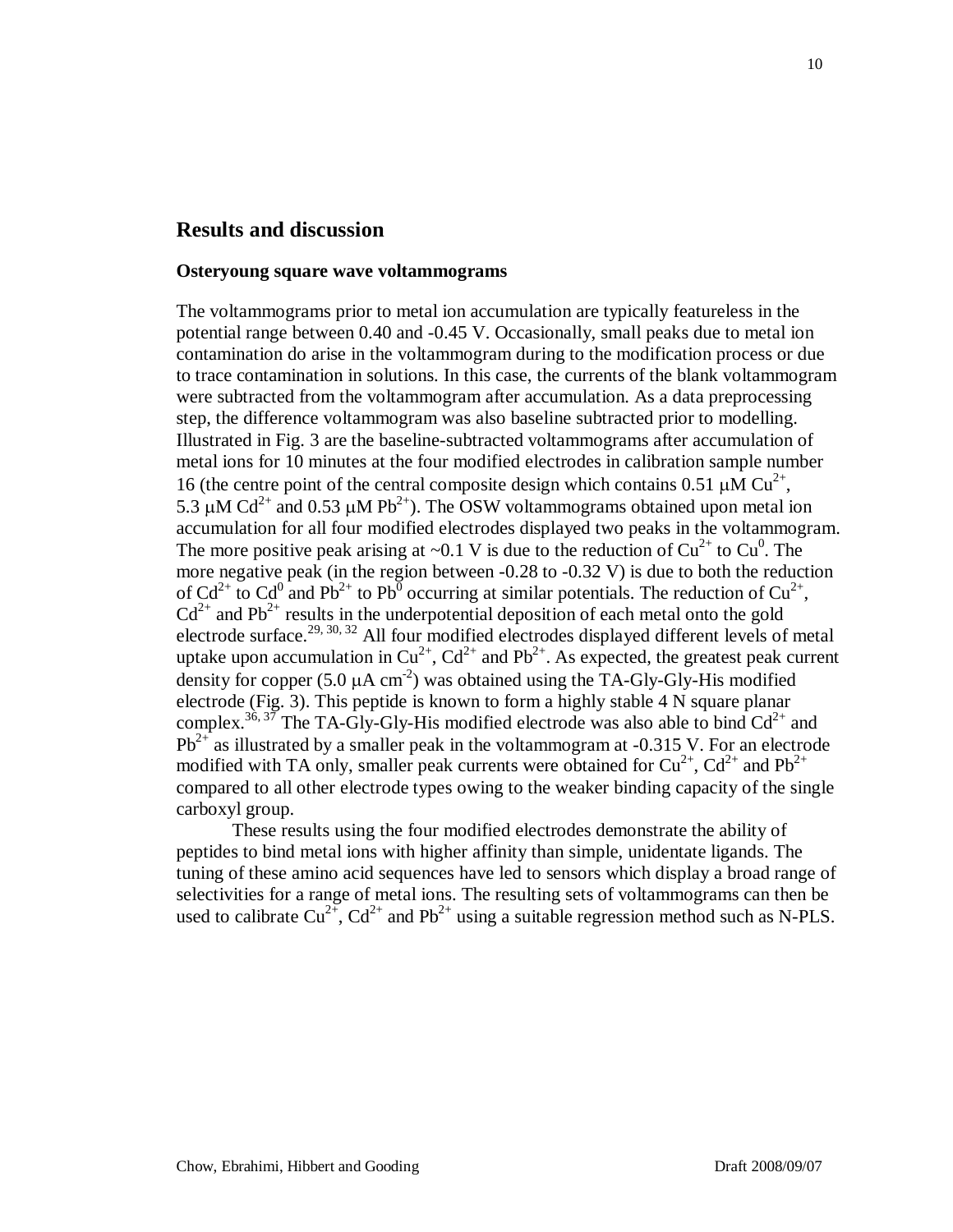

**Figure 3: Baseline subtracted OSW voltammograms of the difference between the voltammograms obtained before and after metal ion accumulation in calibration sample number 16 (level (0, 0, 0) of**   $Cu^{2+}$ ,  $Cd^{2+}$  and Pb<sup>2+</sup> in Table 1) in 50 mM ammonium acetate (pH 7.0) for 10 minutes at 25<sup>o</sup>C. The **electrodes were modified with (i) TA-Gly-Gly-His, (ii) TA-glutathione, (iii) TA-angiotensin I and (iv) TA. OSW voltammograms were measured in 50 mM ammonium acetate (pH 7.0) and 50 mM NaCl at 25**°**C at a pulse amplitude of 0.025 V, a step of 0.004 V and frequency of 25 Hz.**

#### **N-PLS calibration and prediction**

N-PLS was used to correlate the variations in the voltammogram with the variations in the concentrations of  $Cu^{2+}$ ,  $Cd^{2+}$  and Pb<sup>2+</sup>. Regression models were fitted for  $Cu^{2+}$ ,  $Cd^{2+}$ and  $Pb^{2+}$  using 1 to 15 principal components (PCs) and the graphs in Fig. 4 illustrate the percentage of variation explained in the voltammogram currents and concentration with each PC. Fig. 4(a) shows an initial sharp rise in the percentage of variation explained in the sum of squares of the residuals of  $X(S_{X})$  and the sum of squares of the residuals of *Y* (*SS<sub>Y</sub>*) for  $Cu^{2+}$ . This becomes almost constant after 2 PCs for both *X* and *Y*. For  $Cd^{2+}$ , most of the variation in the voltammogram currents could be fitted using 4 PCs and most of the variation in concentration could be fitted using 7 PCs (Fig. 4(b)). Similarly for  $Pb^{2+}$ , most of the variation in the voltammogram currents could be fitted using 2 PCs and most of the variation in concentration could be fitted using 5 PCs (Fig. 4(c)).

Prediction of the concentrations of  $Cu^{2+}$ ,  $Cd^{2+}$  and  $Pb^{2+}$  for the calibration samples was made using the optimal number of PCs explaining the *Y* variance. These were 2, 7 and 5 PCs for  $Cu^2$ ,  $Cd^{2+}$  and Pb<sup>2+</sup>, respectively. The standard error of

calibration  $\left(\sqrt{\frac{26y}{n}}\right)$ ,  $N = 16$ ,  $p =$  number of principal components) was  $1.3 \times 10^{-7}$ , 7.0×10<sup>-7</sup> and 8.8×10<sup>-8</sup> M for Cu<sup>2+</sup>, Cd<sup>2+</sup> and Pb<sup>2+</sup>, respectively. Fig. 5 shows the predicted concentrations *versus* the actual concentrations of the calibration solutions for  $N-p$ *SS <sup>y</sup>* −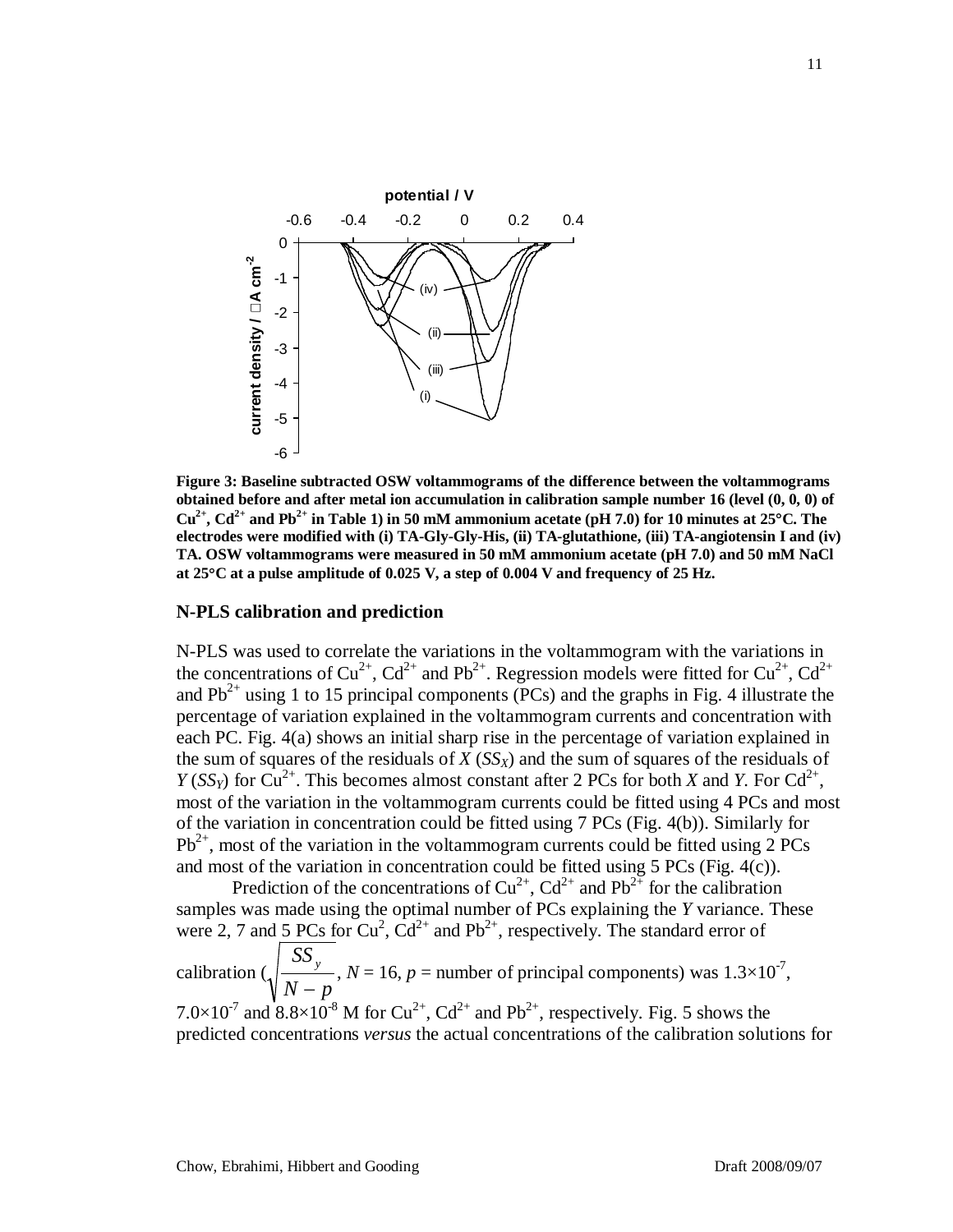$Cu^{2+}$ ,  $Cd^{2+}$  and Pb<sup>2+</sup>. The graph shows good correlations between the predicted and actual concentrations with the exception of samples at the extreme ends of the experimental design which show larger prediction errors. There is also some variation in prediction with the same analyte concentration from different samples due to the different extents of cross-interferences. To improve on the calibration of  $Cu^{2+}$ ,  $Cd^{2+}$  and  $Pb^{2+}$  a more suitable range of concentrations may be necessary. The concentrations chosen for this study covered a wide dynamic range which can be problematic as calibration samples in the lower or upper concentration range (samples 8-14) may not fall in the linear range. Note that PLS is a linear method and thus requires more principal components to model the non-linear data over the entire range. The results also suggest that central composite design might not be the best for calibration as there are only single points at the extremities. A more appropriate calibration set for future work would have concentrations corresponding to a box design so that there are multiple points at the extremes.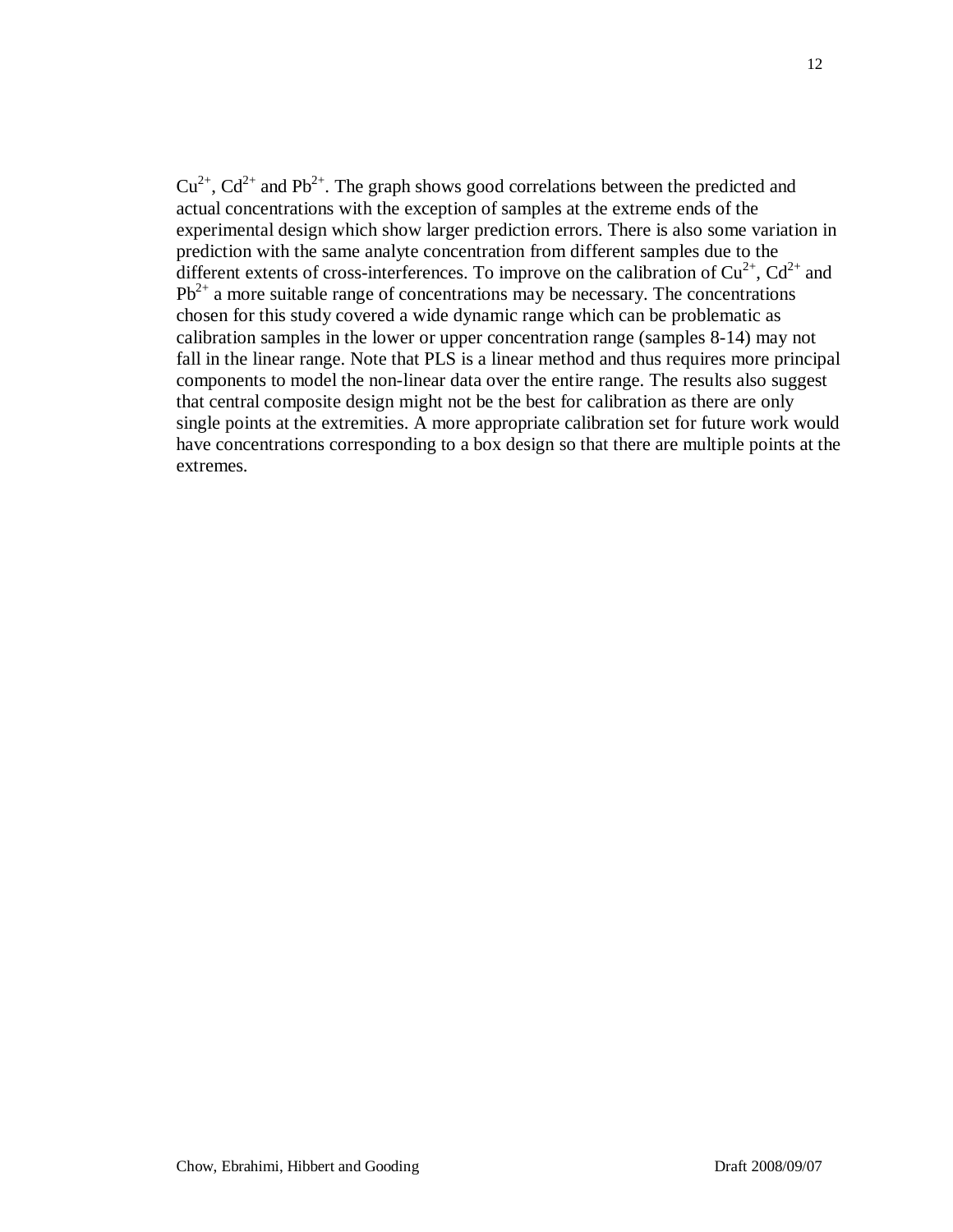

**Figure 4: Percentage of variation explained in**  $SS_X$  **(** $\bullet$ **) and**  $SS_Y$  **(** $\circ$ **) after fitting a model to 1-15 PCs.** *X* **represents the voltammogram currents and** *Y* **represents the concentration of the analyte. The**  analytes are (a)  $Cu^{2+}$ , (b)  $Cd^{2+}$  and (c)  $Pb^{2+}$ . Arrows represent the optimal number of PCs.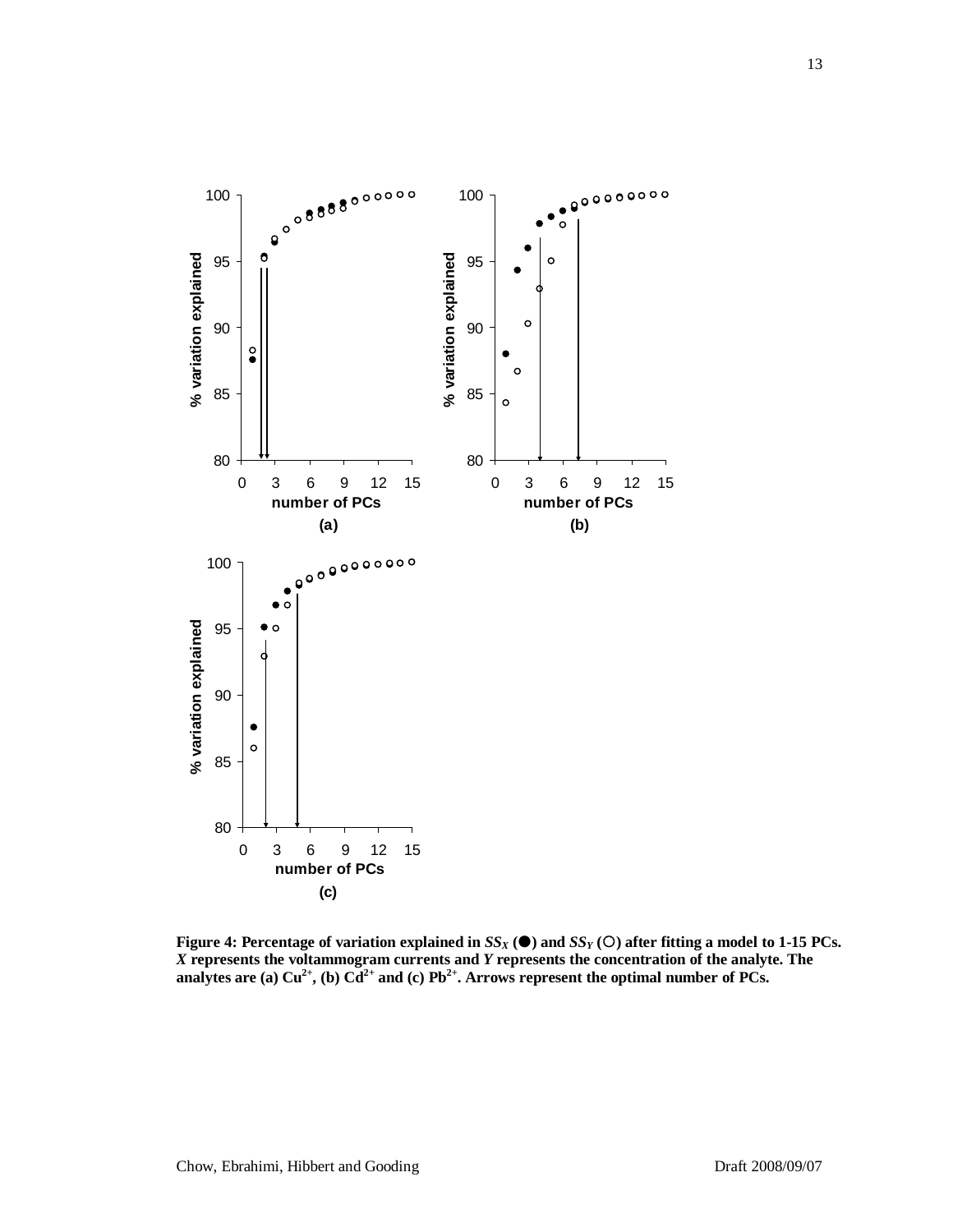

**Figure 5: Predicted** *versus* **actual concentrations for samples 1-16 using N-PLS after fitting a model**  to 2, 7 and 5 PCs for (a)  $Cu^{2+}$ , (b)  $Cd^{2+}$  and (c)  $Pb^{2+}$ , respectively. The number of PCs used was **determined from the** *Y* **variance explained in Fig. 4.**

Prediction of three test samples was performed based on the calibrations for  $Cu^{2+}$ ,  $Cd^{2+}$ and  $Pb^{2+}$  using 2, 7 and 5 PCs, respectively (Table 2). Without N-PLS modelling, the concentrations of  $Cu^{2+}$ ,  $Cd^{2+}$  and  $Pb^{2+}$  in test samples would be very hard to predict from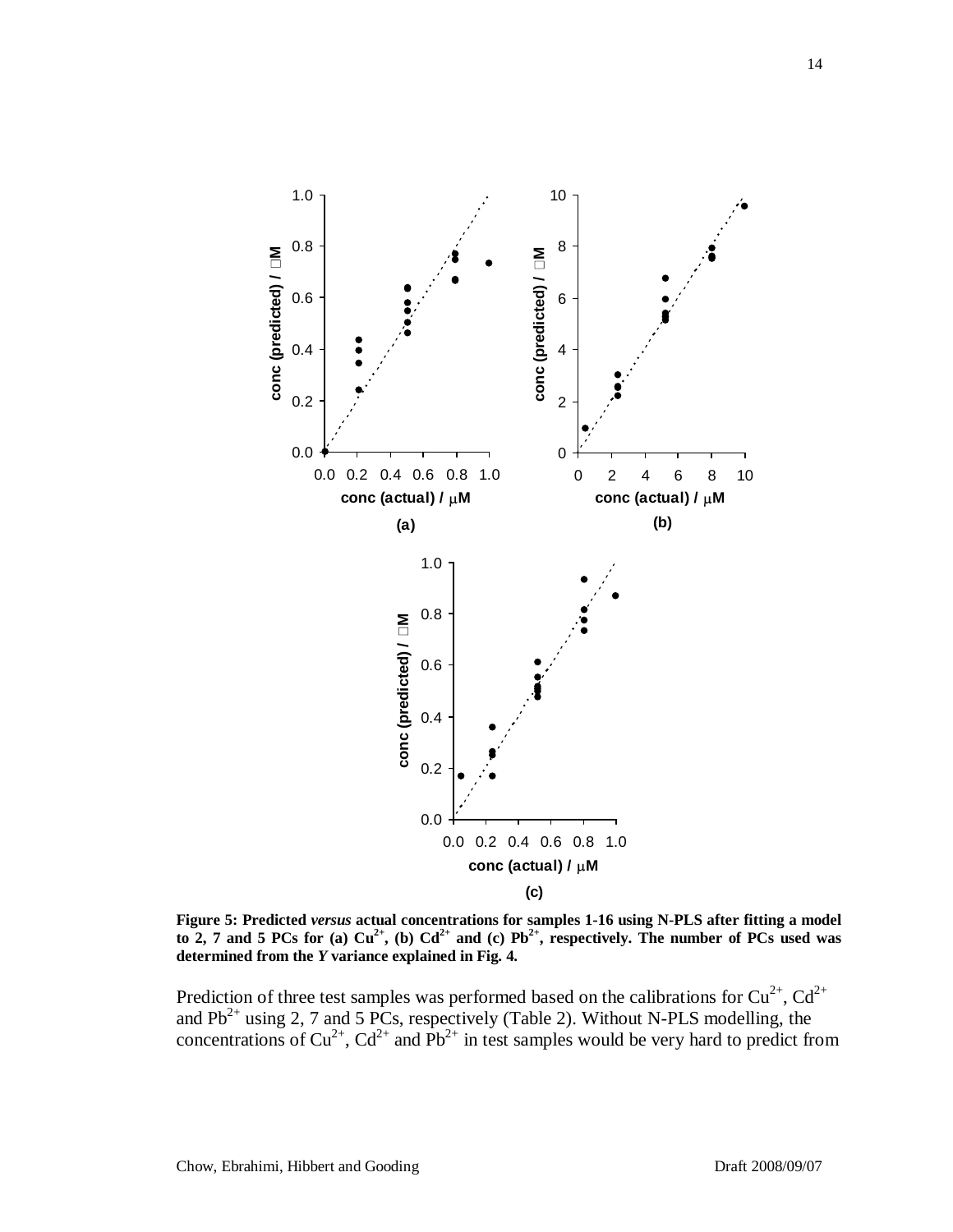the voltammograms. Not only do  $Pb^{2+}$  and  $Cd^{2+}$  voltammograms overlap,  $Pb^{2+}$  also reduces the copper peak in MPA-Gly-Gly-His when it competes for peptide.<sup>29</sup> For the prediction of  $\tilde{C}d^{2+}$  in test sample 1, the signal may be masked by the high concentration of  $Pb^{2+}$ . The prediction error was largest at test samples where a particular analyte was at one of the extreme ends of the experimental design used for calibration, and reflect the nature of the central composite design. The deviations between actual and predicted concentrations are affected by the quality of the calibration set and the number of PCs chosen to explain the variance in the *X* and *Y* block.

|               | Analyte   | Concentration (actual)<br>/ $\mu$ mol $L^{-1}$ | Concentration<br>(predicted) / $\mu$ mol $L^{-1}$ |
|---------------|-----------|------------------------------------------------|---------------------------------------------------|
| Test sample 1 | $Cu^{2+}$ | 0.10                                           | 0.19                                              |
|               | $Cd^{2+}$ | 3.0                                            | 3.6                                               |
|               | $Pb^{2+}$ | 0.60                                           | 0.47                                              |
| Test sample 2 | $Cu2+$    | 0.40                                           | 0.63                                              |
|               | $Cd^{2+}$ | 5.0                                            | 6.5                                               |
|               | $Pb^{2+}$ | 0.10                                           | 0.22                                              |
| Test sample 3 | $Cu^{2+}$ | 0.60                                           | 0.64                                              |
|               | $Cd^{2+}$ | 4.0                                            | 5.6                                               |
|               | $Pb^{2+}$ | 0.70                                           | 0.53                                              |

**Table 2** Prediction of  $Cu^{2+}$ ,  $Cd^{2+}$  and  $Pb^{2+}$  in test samples using 2, 7 and 5 PCs, respectively.

## **Comparison between N-PLS and PLS-1**

Until the advent of multi-way methods, when data was obtained in more than two dimensions, it was customary to unfold the data into a single vector containing all information about a given object (sample). Although this loses the correlations between different dimensions, two-dimensional PLS has been shown to be a powerful calibration method<sup>38</sup>. We calibrated the multielectrode system using PLS-1 and obtained comparable results. The standard errors of calibration for each ion were not significantly different between the two methods. This supports conclusions reached by Bro and others $^{23}$ .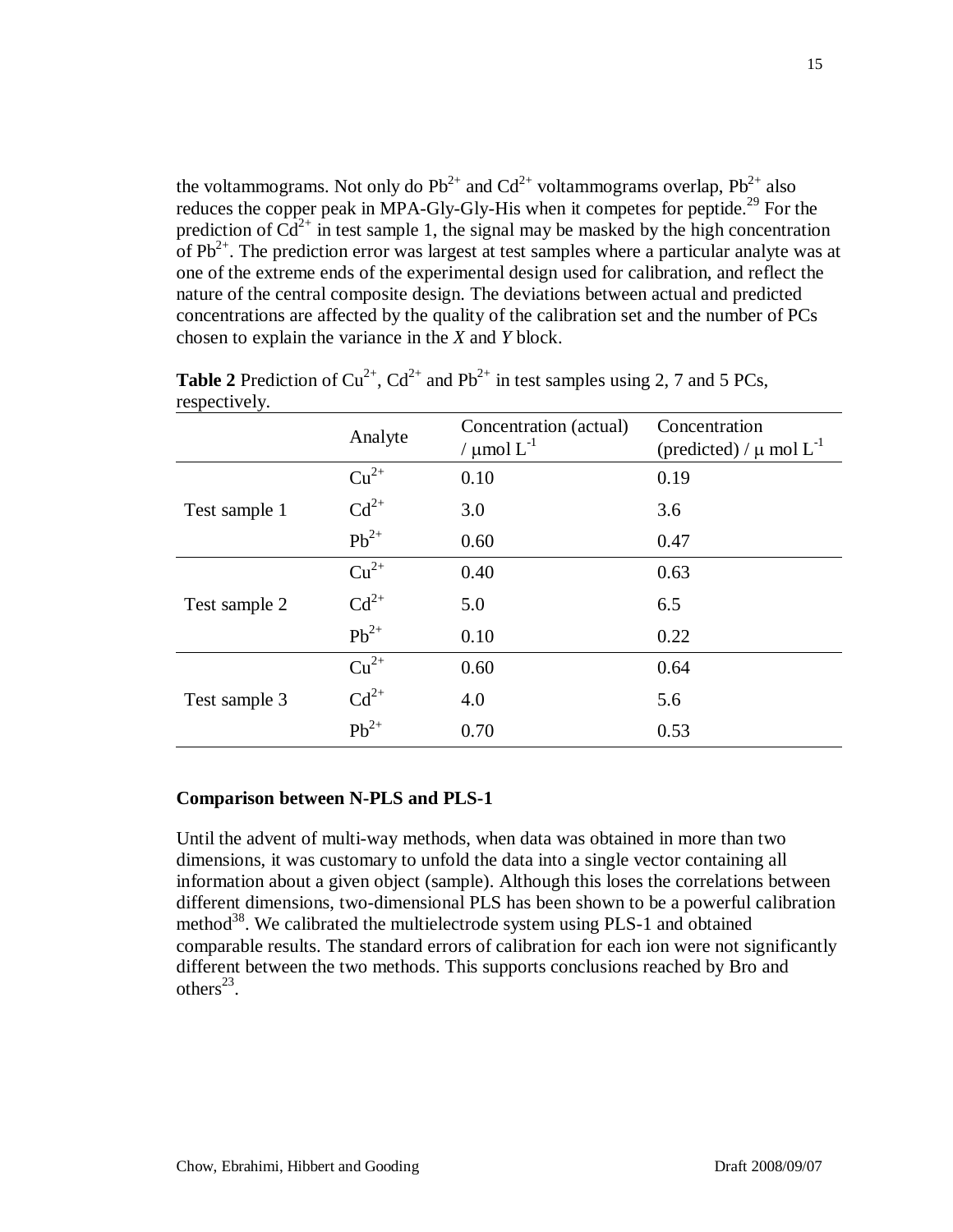#### **Comparison with reported methods**

The method described here can be seen as complimentary to a number of stripping and data analytical approaches. Wang has shown that with under optimum conditions stripping analysis at a bare gold electrode can be effective for some combinations of metal ions  $(Cu^{2+}, Hg^{2+})^4$ , and screen printed graphite, with and without mercury, can also detect  $Cu^{2+}$ ,  $Cd^{2+}$  and Pb<sup>2+2</sup>. An electrode modified with peptides has two advantages. First, the choice of peptide allows enhanced selectivity which also improves sensitivity and detection  $\lim_{t \to \infty} t^{27}$ , and secondly, the peptide motif is a model of a bioreceptor, allowing estimation of metals that can be taken up by organisms. The N-way PLS calibration can be used with any system in which there are multianalytes and more than two data dimensions (here peptide x sweep potential), and it should provide a benefit, particularly as the systems become more complex, with overlapped signals.

### **Conclusions**

The simultaneous determination of  $Cu^{2+}$ ,  $Cd^{2+}$  and  $Pb^{2+}$  has been demonstrated using a four electrode sensor array. The results using TA-Gly-Gly-His, TA-glutathione, TAangiotensin I and TA have shown how ligands can be tuned to display a broad range of selectivities for  $Cu^{2+}$ ,  $Cd^{2+}$  and  $Pb^{2+}$ . N-PLS was used for calibration and prediction of a 16 sample set with good results for  $Cu^{2+}$ ,  $Cd^{2+}$  and  $Pb^{2+}$  concentrations in the middle of the calibration and larger prediction errors for lower and higher concentrations. However, considering the extreme overlap of the voltammograms of lead and cadmium, the system has been successfully calibrated.

### **References**

- 1 J. Wang, *Stripping Analysis: Principles, Instrumentation, and Applications*, VCH Publishers, Florida, 1985.
- 2 J. Wang and B. Tian, 1992, **64**, 1706-1709.
- 3 K. B. Olsen, J. Wang, R. Setladji and J. M. Lu, 1994, **28**, 2074-2079.
- 4 S. Daniele, C. Bragato, M. A. Baldo, J. Wang and J. M. Lu, *Analyst (Cambridge, UK)*, 2000, **125**, 731-735.
- 5 I. Palchetti, S. Laschi and M. Mascini, *Anal. Chim. Acta*, 2005, **530**, 61-67.
- 6 R. E. Williams, P. J. Holt, N. C. Bruce and C. R. Lowe, in *Heavy metals*, eds. U. Bilitewski and A. P. F. Turner, Harwood, Amsterdam, 2000, pp. 213-225.
- 7 J. Li and Y. Lu, *J. Am. Chem. Soc.*, 2000, **122**, 10466-10467.
- 8 I. Bontidean, C. Berggren, G. Johansson, E. Csöregi, B. Mattiasson, J. R. Lloyd, K. J. Jakeman and N. L. Brown, *Anal. Chem.*, 1998, **70**, 4162-4169.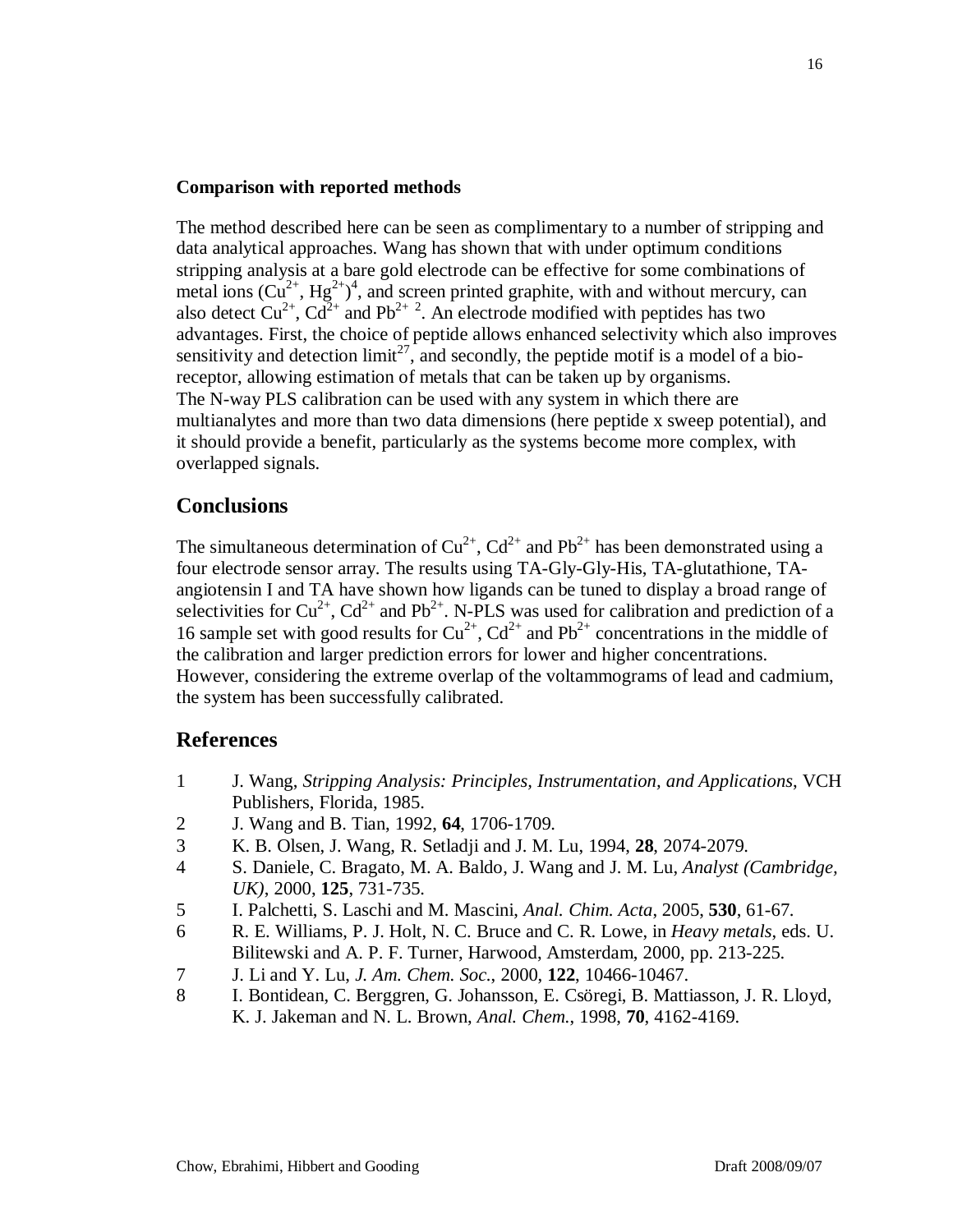- I. Bontidean, J. R. Lloyd, J. L. Hobman, J. R. Wilson, E. Csöregi, B. Mattiasson and N. L. Brown, *J. Inorg. Biochem.*, 2000, **79**, 225-229.
- K. J. Albert, N. S. Lewis, C. L. Schauer, G. A. Sotzing, S. E. Stitzel, T. P. Vaid and D. R. Walt, *Chem. Rev.*, 2000, **100**, 2595-2626.
- R. I. Stefan, J. F. van Staden and H. Y. Aboul-Enein, *Crit. Rev. Anal. Chem.*, 1999, **29**, 133-153.
- D. B. Hibbert, *Electroanalysis*, 1998, **10**, 1077-1080.
- P. Geladi and B. R. Kowalski, *Anal. Chim. Acta*, 1986, **185**, 1-17.
- W. P. Carey, K. R. Beebe and B. R. Kowalski, *Anal. Chem.*, 1987, **59**, 1529- 1534.
- Q. Chen, J. Wang, G. Rayson, B. M. Tian and Y. H. Lin, *Anal. Chem.*, 1993, **65**, 251-254.
- K. Murayama, K. Yamada, R. Tsenkova, Y. Wang and Y. Ozaki, *Vib. Spectrosc.*, 1998, **18**, 33-40.
- M. Otto and W. Wegschieder, *Anal. Chem.*, 1985, **57**, 63.
- G. Ragno, G. Ioele and A. Risoli, *Anal. Chim. Acta*, 2004, **512**, 173-180.
- Y. Ni, P. Qiu and S. Kokot, *Anal. Chim. Acta*, 2004, **516**, 7-17.
- N. W. Broad, R. D. Jee, A. C. Moffat, M. J. Eaves, W. C. Mann and W. Dziki, *Analyst*, 2000, **125**, 2054-2058.
- H. Lohninger, *Teach/Me Data Analysis*, Springer-Verlag, Berlin, 1999.
- R. Bro, *J. Chemom.*, 1996, **10**, 47-62.
- R. Bro, *Chemom. Intell. Lab. Syst.*, 1997, **38**, 149-171.
- E. Chow, *Aust. J. Chem.*, 2005, **58**, 306.
- J. J. Gooding, D. B. Hibbert and W. R. Yang, *Sensors*, 2001, **1**, 75-90.
- W. R. Yang, J. J. Gooding and D. B. Hibbert, *Analyst*, 2001, **126**, 1573-1577.
- W. R. Yang, D. Jaramillo, J. J. Gooding, D. B. Hibbert, R. Zhang, G. D. Willett and K. J. Fisher, *Chem. Commun.*, 2001, **19**, 1982-1983.
- W. R. Yang, E. Chow, G. D. Willett, D. B. Hibbert and J. J. Gooding, *Analyst*, 2003, **128**, 712-718.
- E. Chow, E. L. S. Wong, T. Böcking, Q. T. Nguyen, D. B. Hibbert and J. J. Gooding, *Sens. Actuators, B*, 2005, **111**, 540-547.
- E. Chow, D. B. Hibbert and J. J. Gooding, *Analyst*, 2005, **130**, 831-837.
- E. Chow, D. B. Hibbert and J. J. Gooding, *Electrochem. Commun.*, 2005, **7**, 101- 106.
- E. Chow, D. B. Hibbert and J. J. Gooding, *Anal. Chim. Acta*, 2005, **543**, 167-176.
- J. J. Gooding, P. Erokhin and D. B. Hibbert, *Biosens. Bioelectron.*, 2000, **15**, 229-239.
- J. C. Hoogvliet, M. Dijksma, B. Kamp and W. P. van Bennekom, *Anal. Chem.*, 2000, **72**, 2016-2021.
- C. A. Andersson and R. Bro, *Chemom. Intell. Lab. Syst.*, 2000, **52**, 1-4.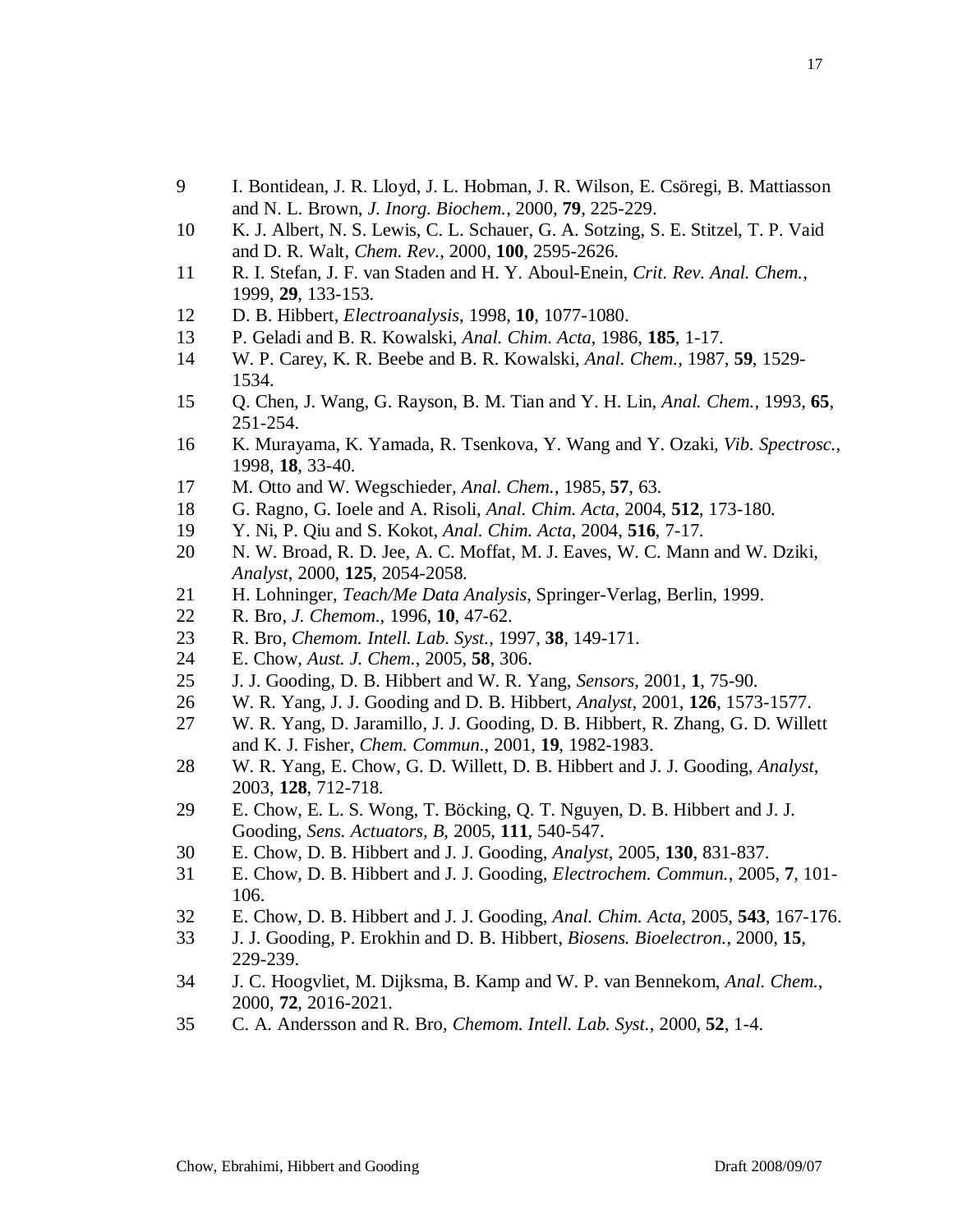- 36 E. Farkas, I. Sóvágó, T. Kiss and A. Gergely, *J. Chem. Soc., Dalton Trans.*, 1984, 611-614.
- 37 H. Aiba, A. Yokoyama and H. Tanaka, *Bull. Chem. Soc. Jap.*, 1974, **47**, 1437- 1441.
- 38 R. G. Brereton, *Analytica Chimica Acta*, 2000, **125**, 2125-2154.